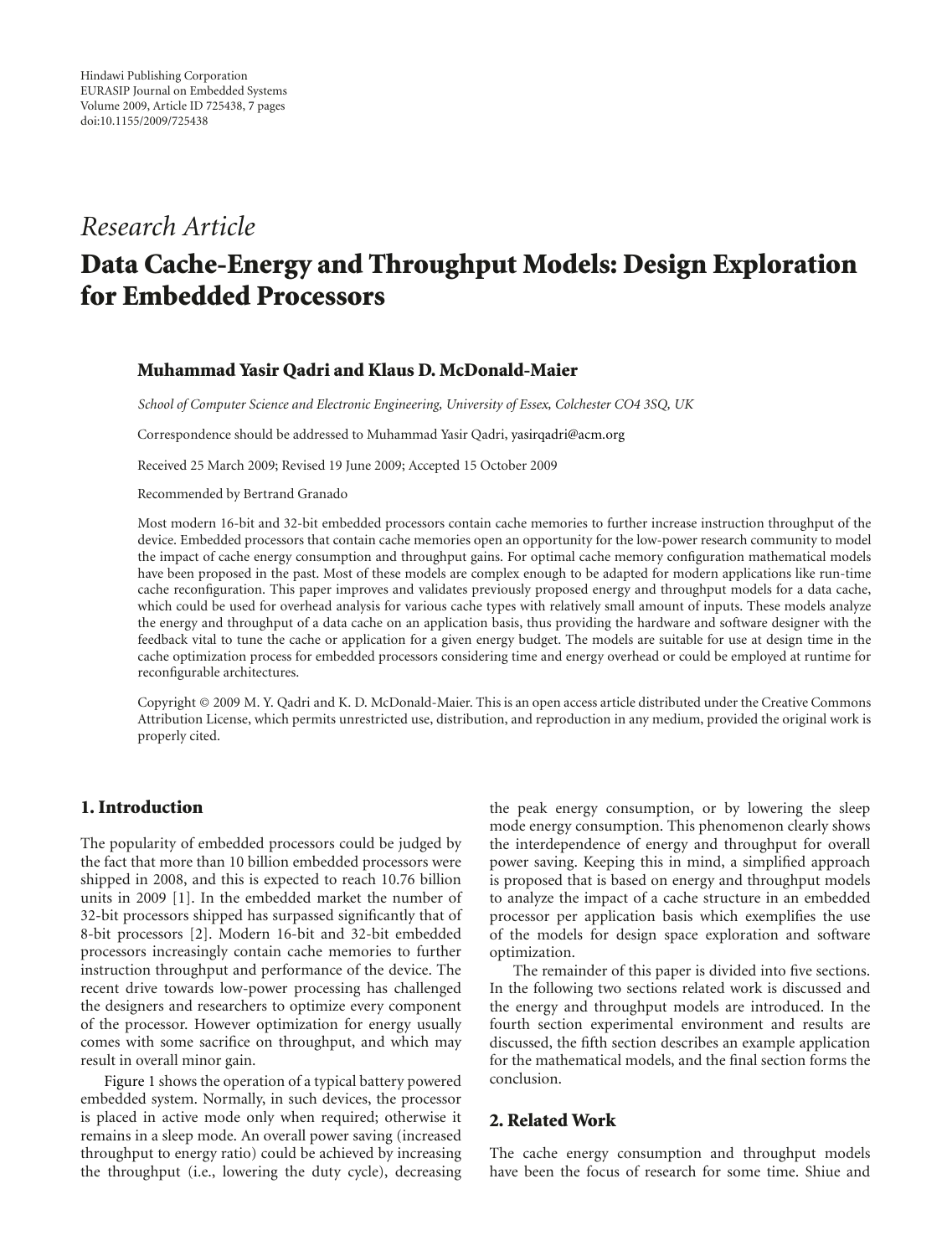

FIGURE 1: Power consumption of a typical battery powered processor (adapted from [3]).

Chakrabarti [4] present an algorithm to find optimum cache configuration based on cache size, the number of processor cycles, and the energy consumption. Their work is an extension of the work of Panda et al. [5, 6] on data cache sizing and memory exploration. The energy model by Shiue and Chakrabarti , though highly accurate, requires a wide range of inputs like number of bit switches on address bus per instruction, number of bit switches on data bus per instruction, number of memory cells in a word line and in a bit line, and so forth. which may not be known to the model user in advance. Another example of a detailed cache energy model was presented by Kamble and Ghose [7]. These analytical models for conventional caches were found to be accurate to within 2% error. However, they over-predict the power dissipations of low-power caches by as much as 30%. The low-power cache designs used by Kamble and Ghose incorporated block buffering, data RAM subbanking, and bus invert coding for evaluating the models. The relative error in the models increased greatly when the sub-banking and block buffering were simultaneously applied. The major difference between the approach used by Kamble and Ghose [7] and the one discussed in this paper is that the former one incorporated bit level models to evaluate the energy consumption, which are in some cases inaccurate as the error in output address power was found (by the Kamble and Ghose ) in the order of 200%, due to the fact that data and instruction access addresses exhibit strong locality. The approach presented here uses a standard cache modelling tool, CACTI [8], for measuring bit level power consumption in cache structures and provides a holistic approach for energy and throughput for an application basis. In fact the accuracy of these models is independent of any particular cache configuration as standard cache energy and timing tools are used to provide cache specific data. This approach is discussed in detail in Section 4.

Simunic et al. [9] presented mathematical models for energy estimation in embedded systems. The per cycle energy model presented in their work comprises energy components of processor, memory, interconnects and pins, DC-to-DC converters, and level two (L2) cache. The model was validated using an ARM simulator [10] and the SmartBadge [11] prototype based on ARM-1100 processor. This was found to be within 5% of the hardware measurements for

the same operating frequency. The models presented in their work holistically analyze the embedded system power and do not estimate energy consumption for individual components of a processor that is, level one (L1) cache, onchip memory, pipeline, and so forth. In work by Li and Henkel [12] a full system detailed energy model comprising cache, main memory, and software energy components was presented. Their work includes description of a framework to assess and optimize energy dissipation of embedded systems. Tiwari et al. [13] presented an instruction level energy model estimating energy consumed in individual pipeline stages. The same methodology was applied in [14] by the authors to observe the effects of cache enabling and disabling.

Wada et al. [15] presented comprehensive circuit level access time model for on-chip cache memory. On comparing with SPICE results the model gives 20% error for an 8 nanoseconds access time cache memory. Taha and Wills [16] presented an instruction throughput model for Superscalar processors. The main parameters of the model are superscalar width of the processor, pipeline depth, instruction fetch method, branch predictor, cache size and latency, and so forth. The model results in errors up to 5.5% as compared to the SimpleScalar out-of-order simulator [17]. CACTI (cache access and cycle time model) [8] is an open-source modelling tool based on such detailed models to provide thorough, near accurate memory access time and energy estimates. However it is not a trace driven simulator, and so energy consumption resulting in number of hits or misses is not accounted for a particular application.

Apart from the mathematical models, substantial work has been done for cache miss rate prediction and minimization. Ding and Zhong in [18] have presented a framework for data locality prediction, which can be used to profile a code to reduce miss rate. The framework is based on approximate analysis of reuse distance, pattern recognition, and distancebased sampling. Their results show an average of 94% accuracy when tested on a number of integer and floating point programs from SPEC and other benchmark suites. Extending their work Zhong et al. in [19] introduce an interactive visualization tool that uses a three-dimensional plot to show miss rate changes across program data sizes and cache sizes. Another very useful tool named RDVIS as a further extension of the work previously stated was presented by Beyls et al. in [20, 21]. Based on cluster analysis of basic block vectors, the tool gives hints on particular code segments for further optimization. This in effect provides valuable feedback to the programmer to improve temporal locality of the data to increase hit rate for a cache configuration.

The following section presents the proposed cache energy and throughput models, which can be used to identify an early cache overhead estimate based on a limited set of input data. These models are an extension of the models previously proposed by Qadri and Maier in [22, 23].

# **3. The D-Cache Energy and Throughput Models**

The cache energy and throughput models given below strive to provide a complete application-based analysis. As a result they could facilitate the tuning of a cache and an application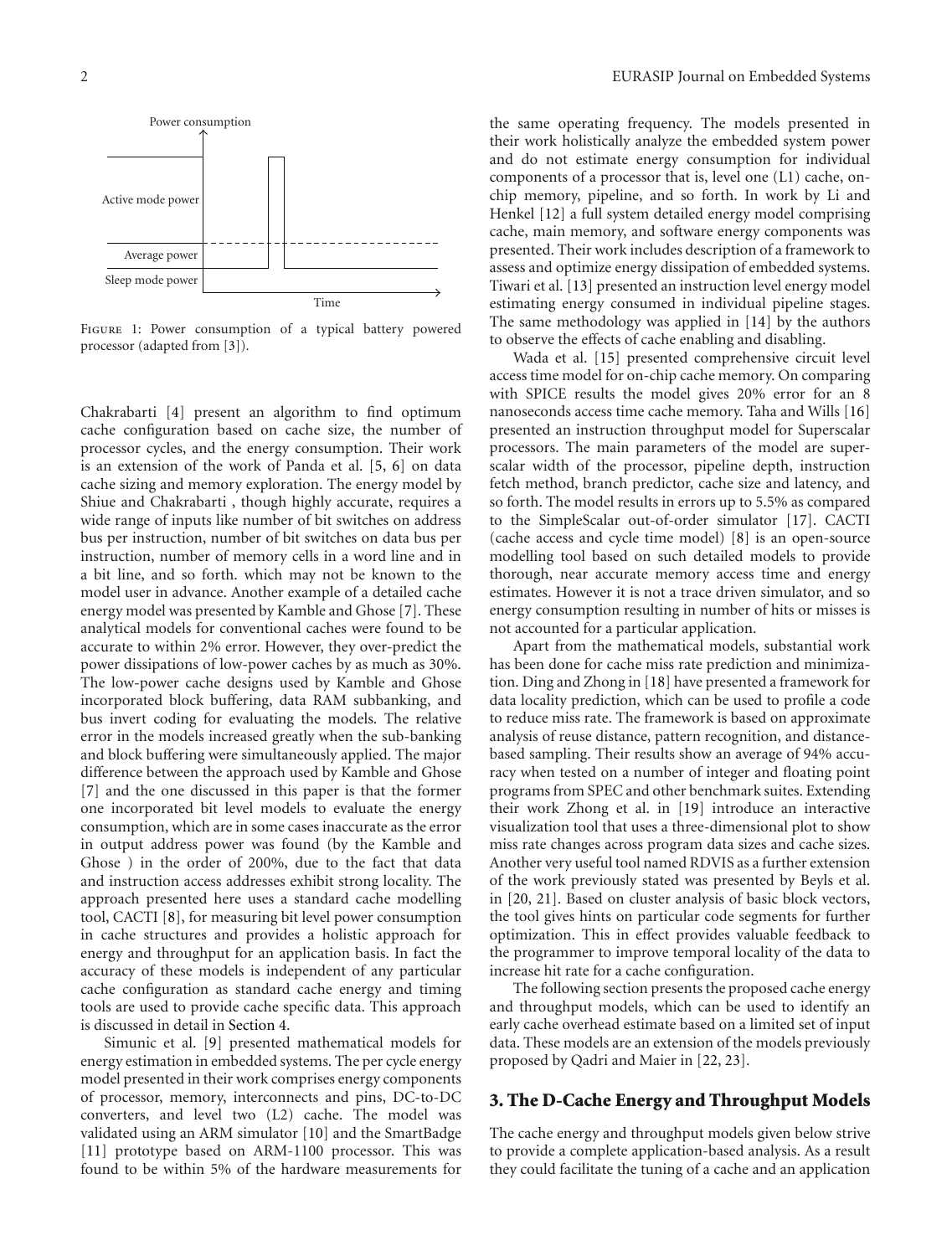TABLE 1: Simulation platform parameters.

| Parameter                                             | Value        |
|-------------------------------------------------------|--------------|
| Processor                                             | PowerPC440GP |
| Execution mode                                        | Turbo        |
| Clock frequency (Hz)                                  | $1.00E + 08$ |
| Time                                                  | $1.00E - 08$ |
| <b>CPI</b>                                            | 1            |
| Technology                                            | $0.18$ um    |
| Vdc(V)                                                | 1.8          |
| Logic Supply $(V)$                                    | 3.3          |
| DDR SDRAM (V)                                         | 2.5          |
| $VDD(1.8 V)$ active<br>operating current<br>IDD(A)    | $9.15E - 01$ |
| $OVDD$ (3.3 V) active<br>operating current<br>IODD(A) | $1.25E - 01$ |
| Energy per Cycle (J)                                  | $1.65E - 08$ |
| Idle mode Energy (J)                                  | $4.12E - 09$ |
|                                                       |              |

TABLE 2: Cache simulator data.

| <b>CACTI</b> Data       |              |  |  |  |
|-------------------------|--------------|--|--|--|
| Cache Size              | 32 Kbytes    |  |  |  |
| <b>Block Size</b>       | 256 bytes    |  |  |  |
| R/W Ports               | 0            |  |  |  |
| Read ports              | 1            |  |  |  |
| Write ports             | 1            |  |  |  |
| Access Time (s)         | $1.44E - 09$ |  |  |  |
| Cycle Time (s)          | $7.38E - 10$ |  |  |  |
| Read Energy (J)         | $2.24E - 10$ |  |  |  |
| Write Energy (J)        | $3.89E - 11$ |  |  |  |
| Leakage Read Power (W)  | $2.96E - 04$ |  |  |  |
| Leakage Write Power (W) | $2.82E - 04$ |  |  |  |

according to a given power budget. The models presented in this paper are an improved extension of energy and throughput models for a data cache, previously presented by the authors in [22, 23]. The major improvements in the model are as follows: (1) The leakage energy (*E*leak) is now indicated for the entire processor rather than simply the cache on its own. The energy model covers the per cycle energy consumption of the processor. The leakage energy statistics of the processor in the data sheet covers the cache and all peripherals of the chip. (2) The miss rate in *E*read and *E*<sub>write</sub> has been changed to read<sub>mr</sub> (read miss rate) and write<sub>mr</sub> (write miss rate) as compared to total miss rate  $(r_{\text{miss}})$  that was employed previously. This was done as the read energy and write energy components correspond to the respective miss rate contribution of the cache. (3) In the throughput model stated in [23] a term  $t_{\text{mem}}$  (time saved from memory operations) was subtracted from the total throughput of the system, which was later found to be inaccurate. The overall

time taken to execute an instruction denoted as  $T<sub>total</sub>$  is the measure of the total time taken by the processor for running an application using cache. The time saved from memory only operations is already accounted in *T*<sub>total</sub>. However a new term *t*ins was introduced to incorporate the time taken for the execution of cache access instructions.

*3.1. Energy Model.* If *E*read and *E*write are the energy consumed by cache read and write accesses,  $E_{\text{leak}}$  the leakage energy of the processor,  $E_{c \to m}$  the energy consumed by cache to memory accesses, *E*mp the energy miss penalty, and *E*misc is the Energy consumed by the instructions which do not require data memory access, then the total energy consumption of the code *E*<sub>total</sub> in Joules (J) could be defined as

$$
E_{\text{total}} = E_{\text{read}} + E_{\text{write}} + E_{c \to m} + E_{\text{mp}} + E_{\text{leak}} + E_{\text{misc}}.
$$
 (1)

Further defining the individual components,

$$
E_{\text{read}} = n_{\text{read}} \cdot E_{\text{dyn.read}} \cdot \left[ 1 + \frac{\text{read}_{\text{mr}}}{100} \right],
$$
  
\n
$$
E_{\text{write}} = n_{\text{write}} \cdot E_{\text{dyn.write}} \cdot \left[ 1 + \frac{\text{write}_{\text{mr}}}{100} \right],
$$
  
\n
$$
E_{c \to m} = E_m \cdot (n_{\text{read}} + n_{\text{write}}) \cdot \left[ 1 + \frac{\text{total}_{\text{mr}}}{100} \right],
$$
  
\n
$$
E_{\text{mp}} = E_{\text{idle}} \cdot (n_{\text{read}} + n_{\text{write}}) \cdot \left[ P_{\text{miss}} \cdot \frac{\text{total}_{\text{mr}}}{100} \right],
$$

where  $n_{\text{read}}$  is the number of read accesses,  $n_{\text{write}}$  the number of write accesses, *E*dyn*.*read the total dynamic read energy for all banks, *E*dyn*.*write the total dynamic write energy for all banks, *Em* the energy consumed per memory access, *Eidle* the per cycle idle mode energy consumption of the processor, read<sub>mr</sub>, write<sub>mr</sub>, and total<sub>mr</sub> are the read, write, and total miss ratio (in percentage), and *P*miss is the miss penalty (in number of stall cycles).

The idle mode leakage energy of the processor *E*leak could be calculated as

$$
E_{\text{leak}} = P_{\text{leak}} \cdot t_{\text{idle}},\tag{3}
$$

where  $t_{\text{idle}}$  (s) is the total time in seconds for which processor was idle.

*3.2. Throughput Model.* Due to the concurrent nature of cache to memory access time and cache access time, their overlapping can be assumed. If  $t_{\text{cache}}$  is the time taken for cache operations, *t*ins the time taken in execution of cache access instructions (s),  $t_{mp}$  the time miss penalty, and  $t_{\text{misc}}$  is the time taken while executing other instructions which do not require data memory access, then the total time taken by an application with a data cache could be estimated as

$$
T_{\text{total}} = t_{\text{cache}} + t_{\text{ins}} + t_{\text{mp}} + t_{\text{misc}}.\tag{4}
$$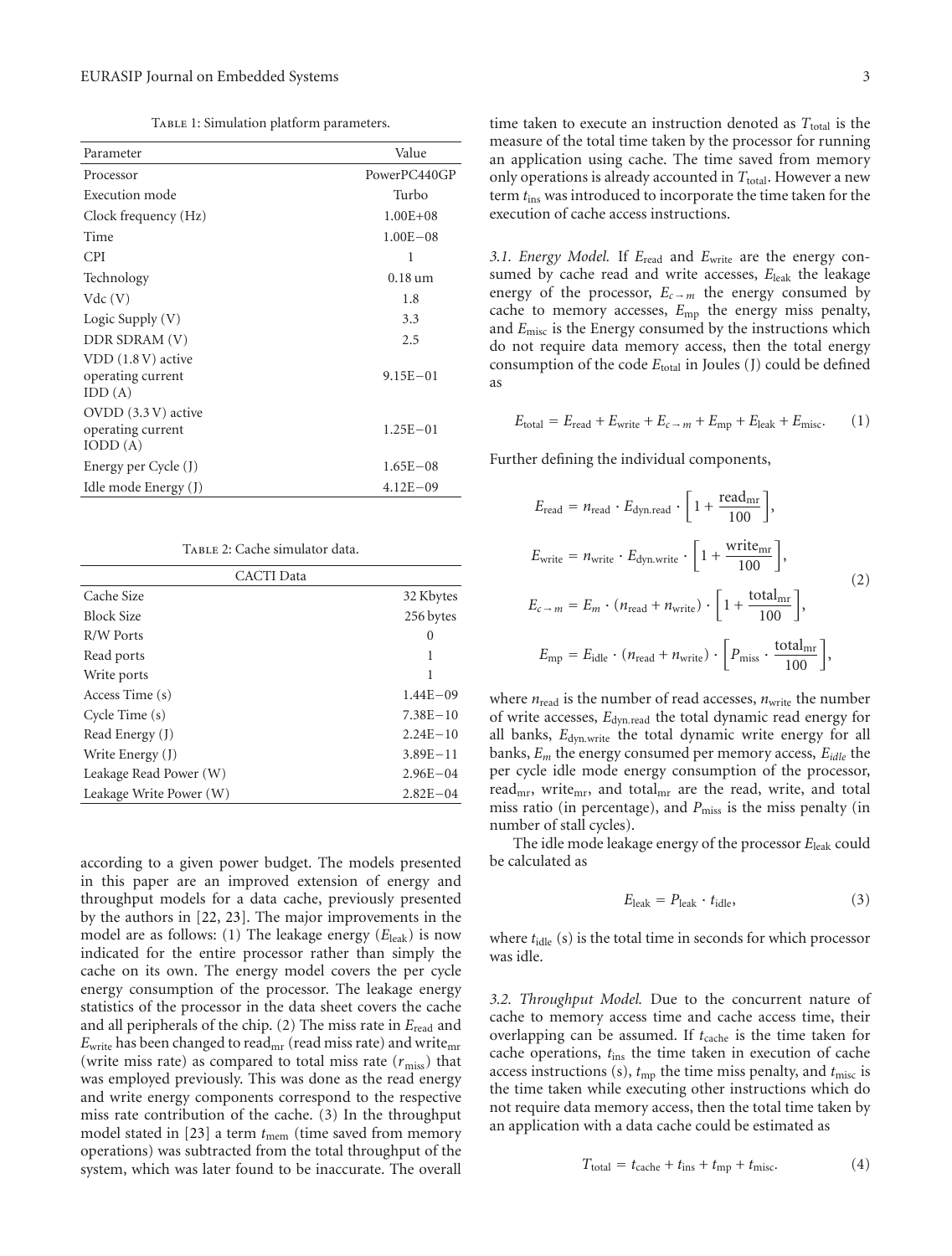

Figure 2: Energy consumption for write-through cache.



Figure 3: Energy consumption for write-back cache.

Furthermore,

$$
t_{\text{cache}} = t_c \cdot (n_{\text{read}} + n_{\text{write}}) \cdot \left[ 1 + \frac{\text{total}_{\text{mr}}}{100} \right],
$$
  
\n
$$
t_{\text{ins}} = \left( t_{\text{cycle}} - t_c \right) \cdot (n_{\text{read}} + n_{\text{write}}),
$$
  
\n
$$
t_{\text{mp}} = t_{\text{cycle}} \cdot (n_{\text{read}} + n_{\text{write}}) \cdot \left[ P_{\text{miss}} \cdot \frac{\text{total}_{\text{mr}}}{100} \right],
$$
\n(5)

where  $t_c$  is the time taken per cache access and  $t_{cycle}$  is the processor cycle time in seconds (s).

#### **4. The Experimental Environment and Results**

To analyze and validate the aforementioned models, SIMICS [25], a full system simulator was used. An IBM/AMCC PPC440GP [26] evaluation board model was used as the target platform and Montavista Linux 2.1 kernel was used as target application to evaluate the models. A generic 32-bit data cache was included in the processor model, and results were analyzed by varying associativity, write policy, and replacement policy. The cache read and write miss penalty was fixed at 5 cycles. The processor input parameters are defined in Table 1.

As SIMICS could only provide timing information of the model, processor power consumption data like idle mode energy ( $E_{\text{idle}}$ ) and leakage power ( $P_{\text{leak}}$ ) was taken from



Figure 4: Throughput for write-through cache.



Figure 5: Throughput for write-back cache.



Figure 6: Simulated and Predicted Energy Consumption, varying Cache Size and Block Size (see Table 3).

PPC440GP datasheet [26], and cache energy and timing parameters such as dynamic read and write energy per cache access ( $E_{dyn.read}$ ,  $E_{dyn.write}$ ) and cache access time ( $t_c$ ) were taken from CACTI [8] cache simulator (see Table 2). For other parameters such as number of memory reads/writes and read/write/total miss rate ( $n_{\text{read}}$ ,  $n_{\text{write}}$ , read<sub>mr</sub>, write<sub>mr</sub>, totalmr), SIMICS cache profilers statistics were used. The cache to memory access energy (*Em*) was assumed to be half that of per cycle energy consumption of the processor. The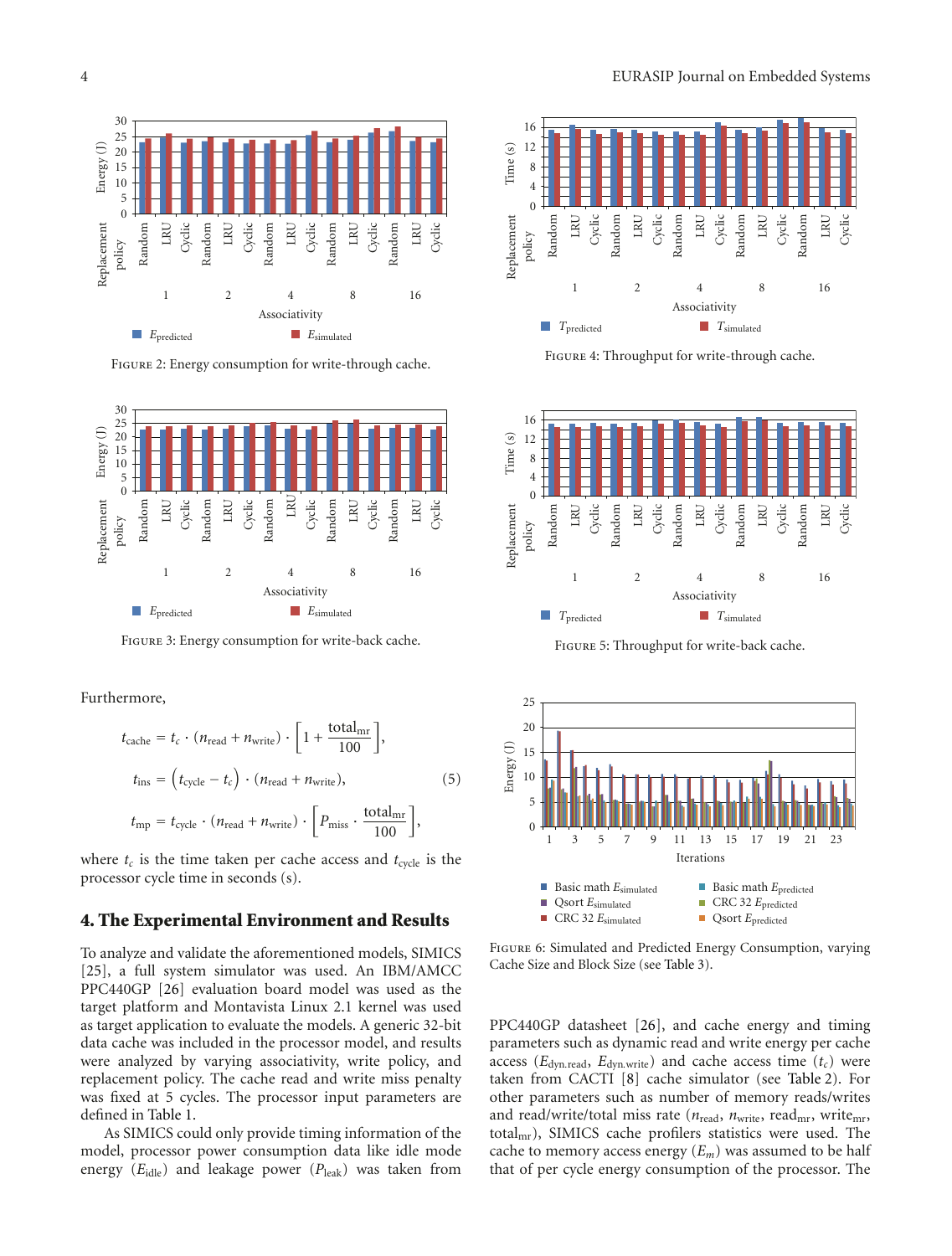| Block Size/Cache |                |        |                |                | 16     | 32             |
|------------------|----------------|--------|----------------|----------------|--------|----------------|
| Size             | <b>KB</b> vtes | KBytes | <b>KB</b> vtes | <b>KB</b> vtes | Kbytes | <b>KB</b> vtes |
| 64 Bytes         |                |        |                |                |        |                |
| 128 Bytes        |                |        |                | 10             |        | 12             |
| 256 Bytes        | 13             | 14     | 15.            | 16             |        | 18             |
| 512 Bytes        | 19             | 20     | 21             | 22             | 23     | 24             |

Table 3: Iteration definition for varying Block Size and Cache Size.

|                | CACTI Data       |                              |                    |                       |                     |                    |                        |                         |
|----------------|------------------|------------------------------|--------------------|-----------------------|---------------------|--------------------|------------------------|-------------------------|
| Iteration      | Associativity    | <b>Block Size</b><br>(bytes) | Number of<br>Lines | Cache Size<br>(bytes) | Access<br>Time (ns) | Cycle<br>Time (ns) | Read<br>Energy<br>(nJ) | Write<br>Energy<br>(nJ) |
| $\mathbf{1}$   | $\overline{0}$   | 64                           | 16                 | 1024                  | 2.15                | 0.7782             | 0.160524               | 0.0918                  |
| $\overline{2}$ | $\overline{0}$   | 128                          | 8                  | 1024                  | 2.47                | 1.182              | 0.126                  | 0.0695                  |
| $\mathfrak z$  | $\mathbf{0}$     | 256                          | $\overline{4}$     | 1024                  | 3.639               | 2.394              | 0.135                  | 0.063                   |
| $\overline{4}$ | $\mathbf{0}$     | 512                          | $\overline{2}$     | 1024                  | 8.185               | 6.955              | 0.171                  | 0.068                   |
| 5              | $\mathbf{0}$     | 64                           | 32                 | 2048                  | 2.368               | 0.818              | 0.265                  | 0.142                   |
| 6              | $\boldsymbol{0}$ | 128                          | 16                 | 2048                  | 2.58                | 1.206              | 0.186                  | 0.095                   |
| 7              | $\overline{0}$   | 256                          | 8                  | 2048                  | 3.706               | 2.42               | 0.183                  | 0.0755                  |
| 8              | $\mathbf{0}$     | 512                          | $\overline{4}$     | 2048                  | 8.23                | 6.975              | 0.213                  | 0.075                   |
| 9              | $\mathbf{0}$     | 64                           | 64                 | 4096                  | 2.2055              | 0.778              | 0.593                  | 0.404                   |
| 10             | $\overline{0}$   | 128                          | 32                 | 4096                  | 2.802               | 1.25               | 0.307                  | 0.145                   |
| 11             | $\mathbf{0}$     | 256                          | 16                 | 4096                  | 3.84                | 2.46               | 0.28                   | 0.1                     |
| 12             | $\mathbf{0}$     | 512                          | 8                  | 4096                  | 8.316               | 7.016              | 0.298                  | 0.087                   |
| 13             | $\mathbf{0}$     | 64                           | 128                | 8192                  | 2.422               | 0.8175             | 0.96                   | 0.5988                  |
| 14             | $\boldsymbol{0}$ | 128                          | 64                 | 8192                  | 2.633               | 1.206              | 0.619                  | 0.407                   |
| 15             | $\overline{0}$   | 256                          | 32                 | 8192                  | 4.085               | 2.529              | 0.474                  | 0.151                   |
| 16             | $\mathbf{0}$     | 512                          | 16                 | 8192                  | 8.48                | 7.09176            | 0.468                  | 0.1125                  |
| 17             | $\mathbf{0}$     | 64                           | 256                | 16384                 | 2.85                | 0.88               | 1.7                    | 0.988                   |
| 18             | $\boldsymbol{0}$ | 128                          | 128                | 16384                 | 2.8559              | 1.251              | 1.0049                 | 0.602                   |
| 19             | $\overline{0}$   | 256                          | 64                 | 16384                 | 3.888               | 2.4557             | 0.834                  | 0.413                   |
| 20             | $\overline{0}$   | 512                          | 32                 | 16384                 | 8.533               | 7.092              | 0.77                   | 0.254                   |
| 21             | $\overline{0}$   | 64                           | 512                | 32768                 | 3.783               | 0.985              | 3.177                  | 1.7661                  |
| 22             | $\mathbf{0}$     | 128                          | 256                | 32768                 | 3.3                 | 1.33               | 1.776                  | 0.991                   |
| 23             | $\overline{0}$   | 256                          | 128                | 32768                 | 4.14                | 2.53               | 1.413                  | 0.608                   |
| 24             | $\overline{0}$   | 512                          | 64                 | 32768                 | 8.534               | 7.092              | 1.263                  | 0.4247                  |

Table 4: Cache Simulator Data for various Iterations.

simulated energy consumption was obtained by multiplying per cycle energy consumption as per datasheet specification, by the number of cycles executed in the target application.

direct-mapped cache, are shown in Figures 6 and 7. The definition of each iteration for various cache and block size is given in Table 3, and the cache simulator data are given in Table 4.

The results for energy and timing models are presented in Figures 2, 3, 4, and 5. From the graphs, it could be inferred that the average error of the energy model for the given parameters is approximately 5% and that of timing model is approximately 4.8%. This is also reinforced by the specific results for the benchmark applications; that is, BasicMath, QuickSort, and CRC 32 from the MiBench benchmark suite [27], while varying cache size and block size using a

### **5. Design Space Exploration**

The validation of the models opens an opportunity to employ these in a variety of applications. One such application could be a design exploration to find optimal cache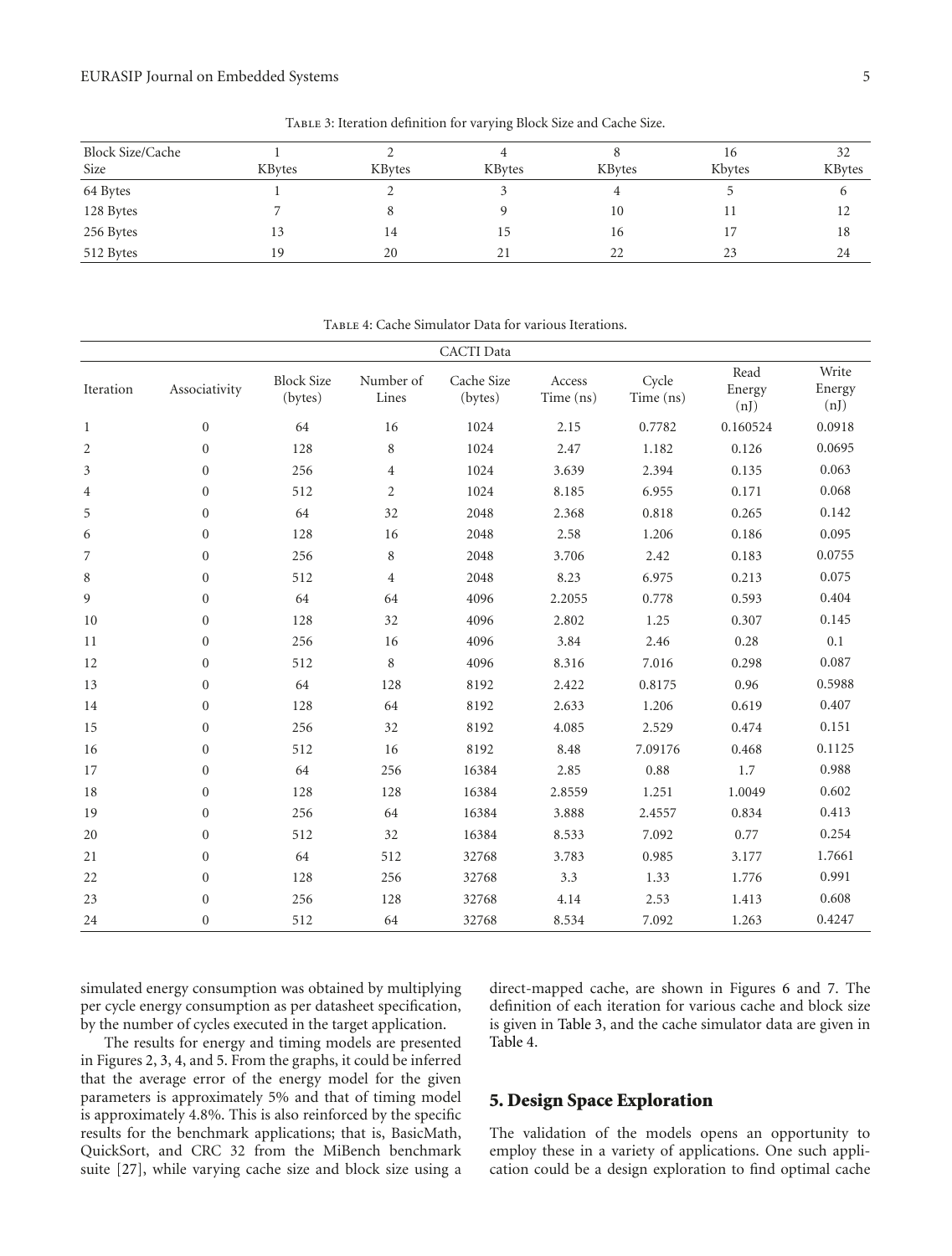





Figure 8: Proposed design cycle for optimization of cache and application code.

configuration for a set amount of energy budget or timing requirement. A typical approach for design exploration in order to identify the optimal cache configuration and code profile is shown in Figure 8. At first the miss rate prediction is carried out on the compiled code and preliminary cache parameters. Then several iterations may be performed to fine tune the software to reduce miss rates. Subsequently, the tuned software goes through the profiling step. The information from the cache modeller and the code profiler is then fed to the energy and throughput models. If the given energy budget along with the throughput requirements is not satisfied, then the cache parameters are to be changed and the same procedure is repeated. This strategy can be adopted at design time to optimize the cache configuration and decrease the miss rate of a particular application code.

#### **6. Conclusion**

In this paper straightforward mathematical models were presented with a typical accuracy of 5% when compared to SIMICS timing results and per cycle energy consumption of the PPC440GP processor. Therefore, the model-based approach presented here is a valid tool to predict the processors performance with sufficient accuracy, which would clearly facilitate executing these models in a system in order to adapt its own configuration during the actual operation of the processor. Furthermore, an example application for design exploration was discussed that could facilitate the identification of an optimal cache configuration and code profile for a target application. In future work the presented models are to be analyzed for multicore processors and to be further extended to incorporate multilevel cache systems.

# **Acknowledgment**

The authors like to thank the anonymous reviewers for their very insightful feedback on earlier versions of this manuscript.

#### **References**

- [1] "Embedded processors top 10 billion units in 2008," VDC Research, 2009.
- [2] "MIPS charges into 32bit MCU fray," EETimes Asia, 2007.
- [3] A. M. Holberg and A. Saetre, "Innovative techniques for extremely low power consumption with 8-bit microcontrollers," White Paper 7903A-AVR-2006/02, Atmel Corporation, San Jose, Calif, USA, 2006.
- [4] W.-T. Shiue and C. Chakrabarti, "Memory exploration for low power, embedded systems," in *Proceedings of the 36th Annual ACM/IEEE Conference on Design Automation*, pp. 140–145, New Orleans, La, USA, 1999.
- [5] P. R. Panda, N. D. Dutt, and A. Nicolau, "Architectural exploration and optimization of local memory in embedded systems," in *Proceedings of the 10th International Symposium on System Synthesis*, pp. 90–97, Antwerp, Belgium, 1997.
- [6] P. R. Panda, N. D. Dutt, and A. Nicolau, "Data cache sizing for embedded processor applications," in *Proceedings of the Conference on Design, Automation and Test in Europe*, pp. 925– 926, Le Palais des Congrés de Paris, France, 1998.
- [7] M. B. Kamble and K. Ghose, "Analytical energy dissipation models for low power caches," in *Proceedings of the International Symposium on Low Power Electronics and Design*, pp. 143–148, Monterey, Calif, USA, August 1997.
- [8] D. Tarjan, S. Thoziyoor, and P. N. Jouppi, "CACTI 4.0," Tech. Rep., HP Laboratories, Palo Alto, Calif, USA, 2006.